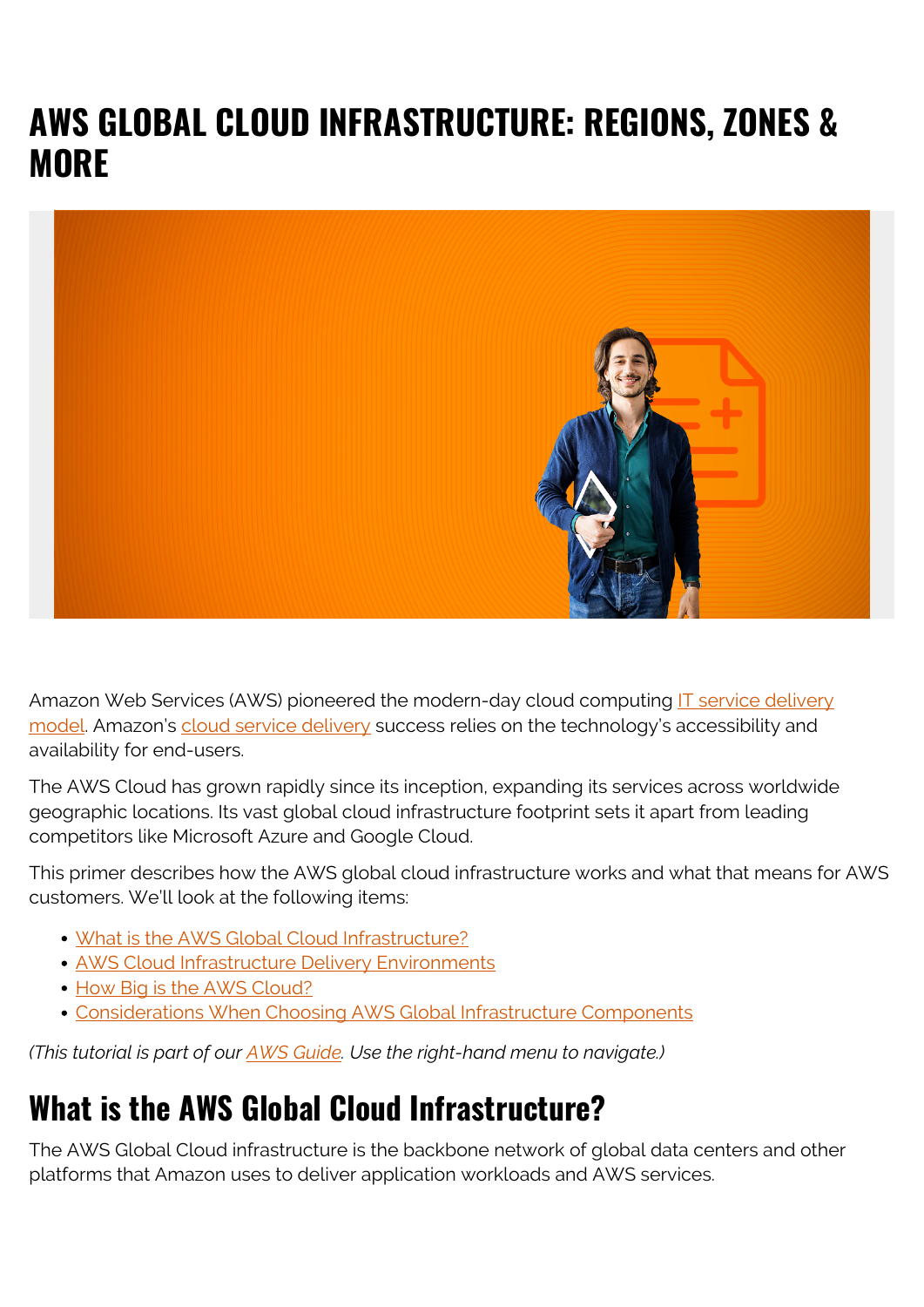

*The AWS Global Cloud Infrastructure is the backbone network for delivering AWS workloads and services ([Source](https://aws.amazon.com/blogs/networking-and-content-delivery/introduction-to-network-transformation-on-aws-part-1/))*

For cloud application and service delivery, customers provision and connect their end users and organizational environments to the following AWS global infrastructure components:

- AWS Regions
- AWS Availability Zones
- AWS Local Zones
- AWS Wavelength Zones

### **AWS Regions**

The heart of the AWS Global Cloud. AWS Regions are physical locations around the world where Amazon clusters data centers for application and service delivery in AWS Availability Zones. Regions also provide extensions for other delivery options, such as AWS Local Zones.

Each AWS Region may offer different service quality in terms of latency, solutions portfolio, and cost, based on its geographic location and distance from customer sites.

*(Explore regions from other cloud providers in [Availability Regions & Zones for AWS, Azure & GCP](https://blogs.bmc.com/blogs/cloud-availability-regions-zones/).)*

### **AWS Availability Zones**

An Availability Zone (AZ) is a grouping of one or more discrete data centers that provide applications and services in an AWS region.

Each AZ contains redundant connectivity, power, and networking capabilities, and individual AZs are physically separated (isolated) from each other by a meaningful distance. All AZs in an AWS Region are connected through low latency and high throughput networking channels.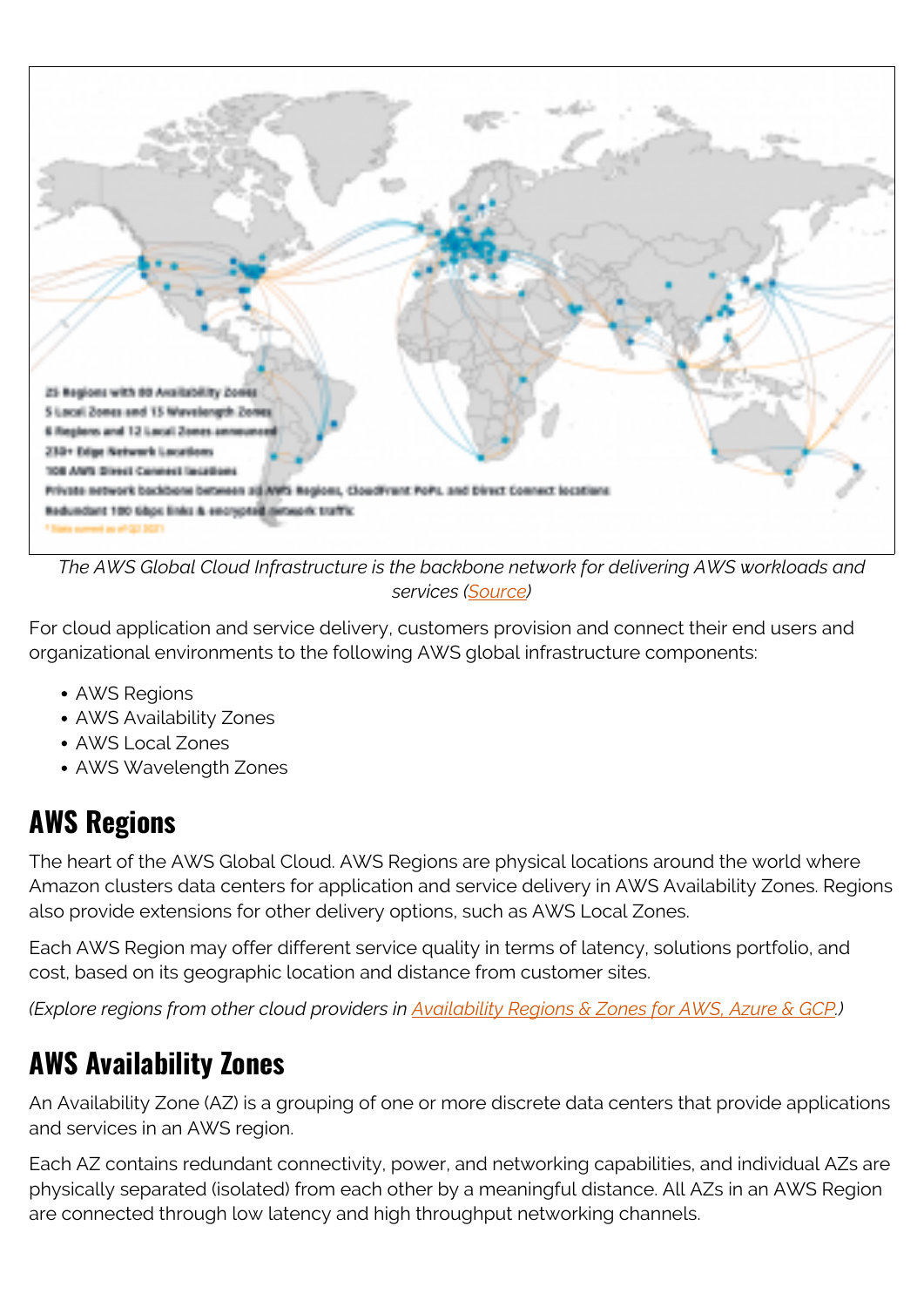Because of their connectivity and redundancy, AZs provide customer application and database operating environments that are more scalable and fault tolerant. Because regional AZs are physically isolated from each other, applications can be partitioned across multiple AZs for [high](https://blogs.bmc.com/blogs/high-availability/) [availability](https://blogs.bmc.com/blogs/high-availability/).

### **AWS Local Zones**

AWS Region extensions that place compute, [storage](https://blogs.bmc.com/blogs/cold-vs-hot-data-storage/), [databases](https://blogs.bmc.com/blogs/data-lake-vs-data-warehouse-vs-database-whats-the-difference/), and other AWS services in closer proximity to large populations, IT centers, and industries.

AWS Local Zones are provisioned to run high-speed applications—such as media, entertainment, real-time gaming, [live video streaming](https://blogs.bmc.com/blogs/data-streaming/), and [machine learning](https://blogs.bmc.com/blogs/artificial-intelligence-vs-machine-learning/)—that require single-digit millisecond latency to service users in specific geographic locations.

### **AWS Wavelength Zones**

Wavelength zones provide [5G telecommunications connections](https://blogs.bmc.com/blogs/enterprise-5g/) inside AWS Regions. Wavelength zones embed AWS compute and storage capabilities within communication service providers' (CSPs) data centers at the edge of their 5G networks.

5G devices can reach apps running in Wavelength Zones without ever leaving the 5G network, allowing them to take advantage of 5G bandwidth and latency.

### **AWS Outposts**

AWS Outposts is a **fully managed service** that allows customers to build and deploy AWS storage capacity at customer sites. Outposts extend AWS infrastructure, services, tools, and APIs to customer locations, enabling a hybrid delivery experience.

AWS Outposts can be created in almost any customer provided space, including:

- Data centers
- Co-location facilities
- Customer on-premises facilities

# **AWS cloud infrastructure delivery environments**

Customers can use AWS global cloud infrastructure zones and outposts to deliver workloads and services to users inside specific geographical locations (AWS Regions), through the following infrastructure delivery environments:

- **Cloud data centers:** Scalable, clustered, and redundant Amazon provided data centers (AWS Availability Zones).
- **Cloud single-digit millisecond latency environments:** Amazon ultralow latency data centers that are significantly closer to users in large population centers, IT centers, and industries (AWS Local Zones).
- **5G environments:** 5G telecommunication network delivery for single-digit millisecond latency access for mobile devices and end users (AWS Wavelength Zones).
- **Hybrid delivery:** Customer hosted sites where workloads and services can be delivered with the same infrastructure, services, tools, and APIs used in AWS facilities (AWS Outposts).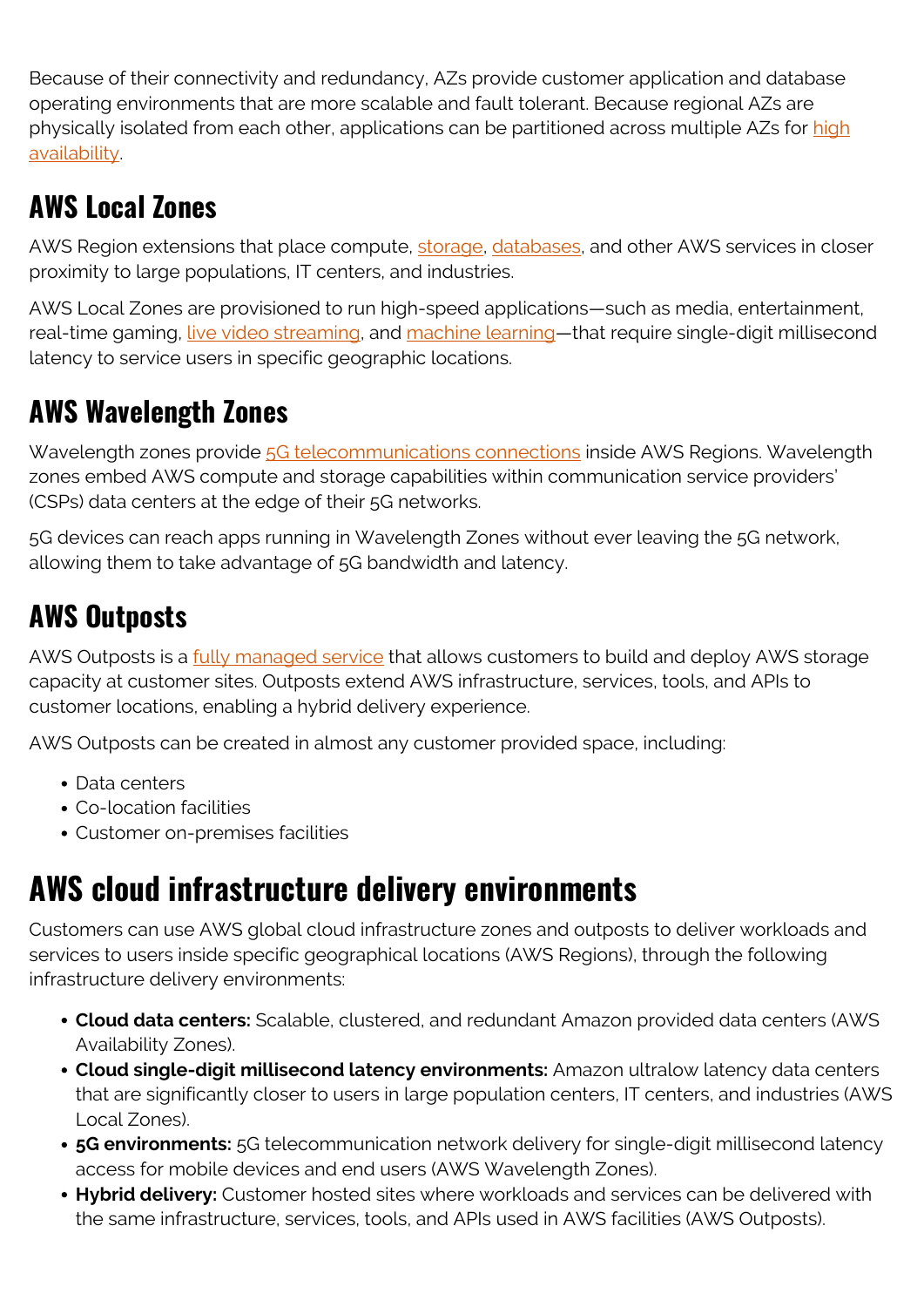

## **How big is the AWS cloud?**

As of this writing, here's how big the AWS cloud is:

- The AWS cloud spans 81 Availability Zones within 25 worldwide geographic regions. Announced plans include 21 more Availability Zones and seven more regions in Europe, Asia, and Australia.
- There are currently eight AWS Local Zones for ultralow latency applications, with nine more Local Zones on the way.
- There are 17 Wavelength Zones available for ultralow latency and 5G processing.

Up-to-date information on the location and count of AWS Regions, Availability Zones, Local Regions, and Wavelength Zones can be found on the [official AWS Global Infrastructure page.](https://aws.amazon.com/about-aws/global-infrastructure/)

## **How to choose AWS global infrastructure components**

The choice for choosing your AWS global cloud infrastructure may come as a tradeoff for organizations based on a range of factors, including: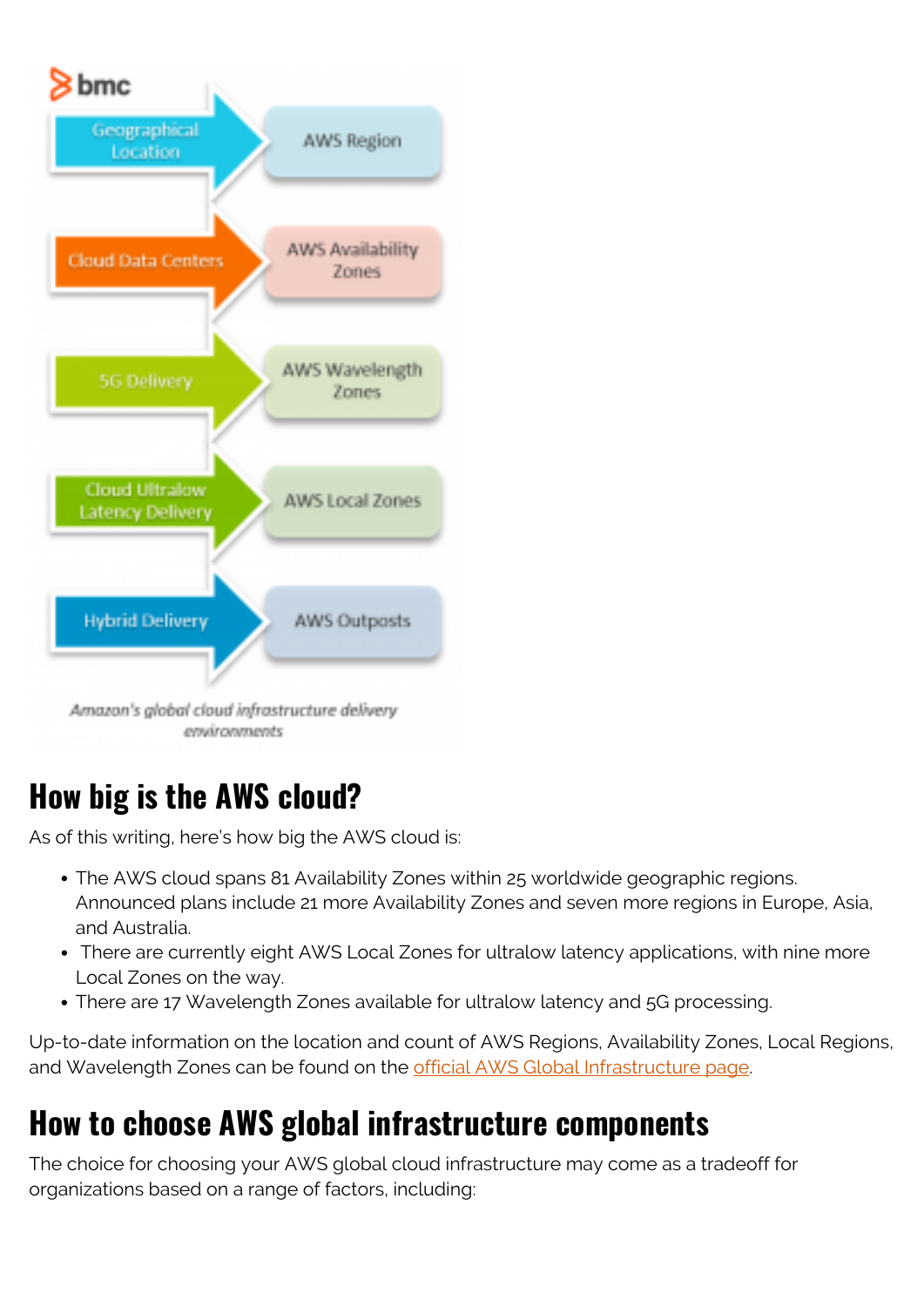## **Latency & proximity**

The distance between the cloud deployments (AWS Regions and Zones) and end-users is a key factor that determines the latency and network performance of the cloud service.

- For ultralow latency workloads, you may need to provision AWS Local Zones to meet user needs.
- For 5G access, there may be no other choice than to provision an AWS Wavelength Zone.

Performance is further affected when the cloud solution is integrated with on-premise legacy technologies and apps as part of a hybrid cloud strategy (AWS Outposts). In a hybrid strategy, performance is highly influenced by local factors, such as on-premises network and telecommunications speed, that AWS capabilities may not be able to compensate for.

Selecting the AWS Region closest to customer or end-user proximity helps ensure the best user experience. The closest region is also usually the least expensive option when compared to choosing an AWS Region in a distant geographic location.

Amazon also offers services such as [AWS Route 53](https://blogs.bmc.com/blogs/an-introduction-to-aws-route-53/) to automatically direct global network traffic through the most optimal channels to maximize availability and performance.

### **Cost**

Pricing across AWS Regions varies, because of different [CapEx, OpEx,](https://blogs.bmc.com/blogs/capex-vs-opex/) and regulations in different geographic locations. Organizations may need to identify the optimal tradeoff between the cost and other factors—including [service catalog items](https://blogs.bmc.com/blogs/it-service-catalog/), latency, network performance, regulatory compliance—when configuring their AWS infrastructure.

AWS offers a [cost calculator](https://calculator.s3.amazonaws.com/index.html) to estimate the expected costs of AWS services in different regions. The more complex your AWS environment is, the harder it will be to accurately estimate your AWS global cloud infrastructure costs. The cost calculator is a good place to start for estimating costs on expected AWS regions used.

#### **Service catalog availability**

Amazon offers a vast portfolio of cloud-based solutions spanning AWS Regions. While the most popular AWS services are available across all AWS Regions, not every region offers all services. Consult the [AWS Regional Services page](https://aws.amazon.com/about-aws/global-infrastructure/regional-product-services/) to determine AWS service availability in every Region.

AWS Region choices should be based on current and future workload needs. Workload requirement changes may require additional AWS service investments in different regions, particularly when servicing many worldwide locations.

### **Regulatory compliance & security**

[Regulatory compliance and security](https://blogs.bmc.com/blogs/it-security-vs-it-compliance-whats-the-difference/) can also affect which AWS regions and zones will host your workloads. Consider the following factors when selecting which AWS global cloud infrastructure components to deploy for applications and services.

**Regulatory compliance.** Specific industry and regulatory specifications—such as the EU's General Data Protection Regulation (GDPR) and state, provincial, or local locality data handling